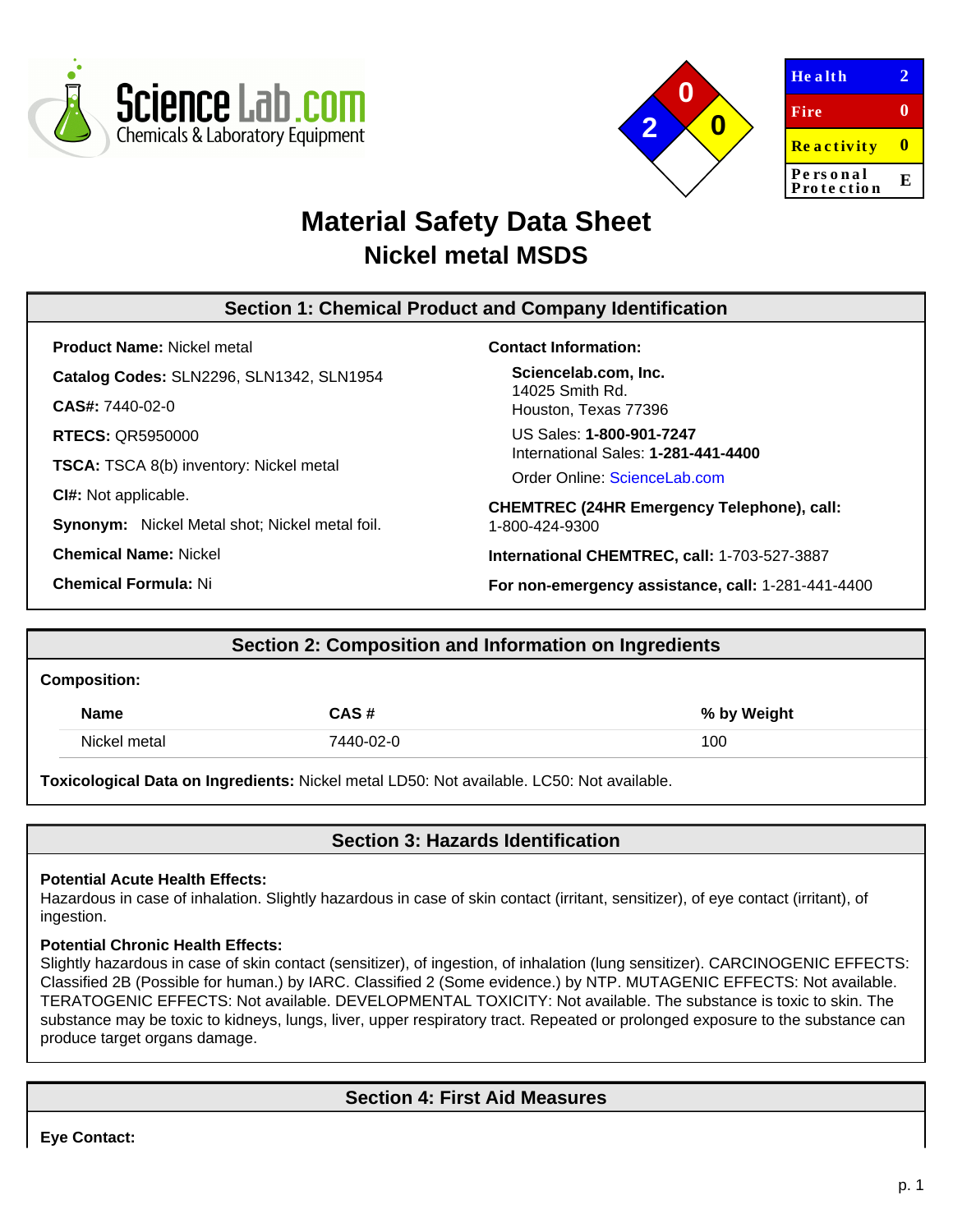Check for and remove any contact lenses. In case of contact, immediately flush eyes with plenty of water for at least 15 minutes. Get medical attention if irritation occurs.

#### **Skin Contact:**

In case of contact, immediately flush skin with plenty of water for at least 15 minutes while removing contaminated clothing and shoes. Cover the irritated skin with an emollient. Wash clothing before reuse. Thoroughly clean shoes before reuse. Get medical attention.

#### **Serious Skin Contact:** Not available.

#### **Inhalation:**

If inhaled, remove to fresh air. If not breathing, give artificial respiration. If breathing is difficult, give oxygen. Get medical attention.

**Serious Inhalation:** Not available.

#### **Ingestion:**

Do NOT induce vomiting unless directed to do so by medical personnel. Never give anything by mouth to an unconscious person. If large quantities of this material are swallowed, call a physician immediately. Loosen tight clothing such as a collar, tie, belt or waistband.

#### **Serious Ingestion:** Not available.

# **Section 5: Fire and Explosion Data**

**Flammability of the Product:** Non-flammable.

**Auto-Ignition Temperature:** Not applicable.

**Flash Points:** Not applicable.

**Flammable Limits:** Not applicable.

**Products of Combustion:** Not available.

**Fire Hazards in Presence of Various Substances:** Not applicable.

#### **Explosion Hazards in Presence of Various Substances:**

Risks of explosion of the product in presence of mechanical impact: Not available. Risks of explosion of the product in presence of static discharge: Not available.

### **Fire Fighting Media and Instructions:**

Flammable solid. SMALL FIRE: Use DRY chemical powder. LARGE FIRE: Use water spray or fog. Cool containing vessels with water jet in order to prevent pressure build-up, autoignition or explosion.

**Special Remarks on Fire Hazards:** Material in powder form, capable of creating a dust explosion. This material is flammable in powder form only.

### **Special Remarks on Explosion Hazards:**

Material in powder form, capable of creating a dust explosion. Mixtures containing Potassium Perchlorate with Nickel & Titanium powders & infusorial earth can explode. Adding 2 or 3 drops of approximately 90% peroxyformic acid to powdered nickel will result in explosion. Powdered nickel reacts explosively upon contact with fused ammonium nitrate at temperatures below 200 deg. C.

# **Section 6: Accidental Release Measures**

### **Small Spill:**

Use appropriate tools to put the spilled solid in a convenient waste disposal container. Finish cleaning by spreading water on the contaminated surface and dispose of according to local and regional authority requirements.

### **Large Spill:**

Use a shovel to put the material into a convenient waste disposal container. Finish cleaning by spreading water on the contaminated surface and allow to evacuate through the sanitary system. Be careful that the product is not present at a concentration level above TLV. Check TLV on the MSDS and with local authorities.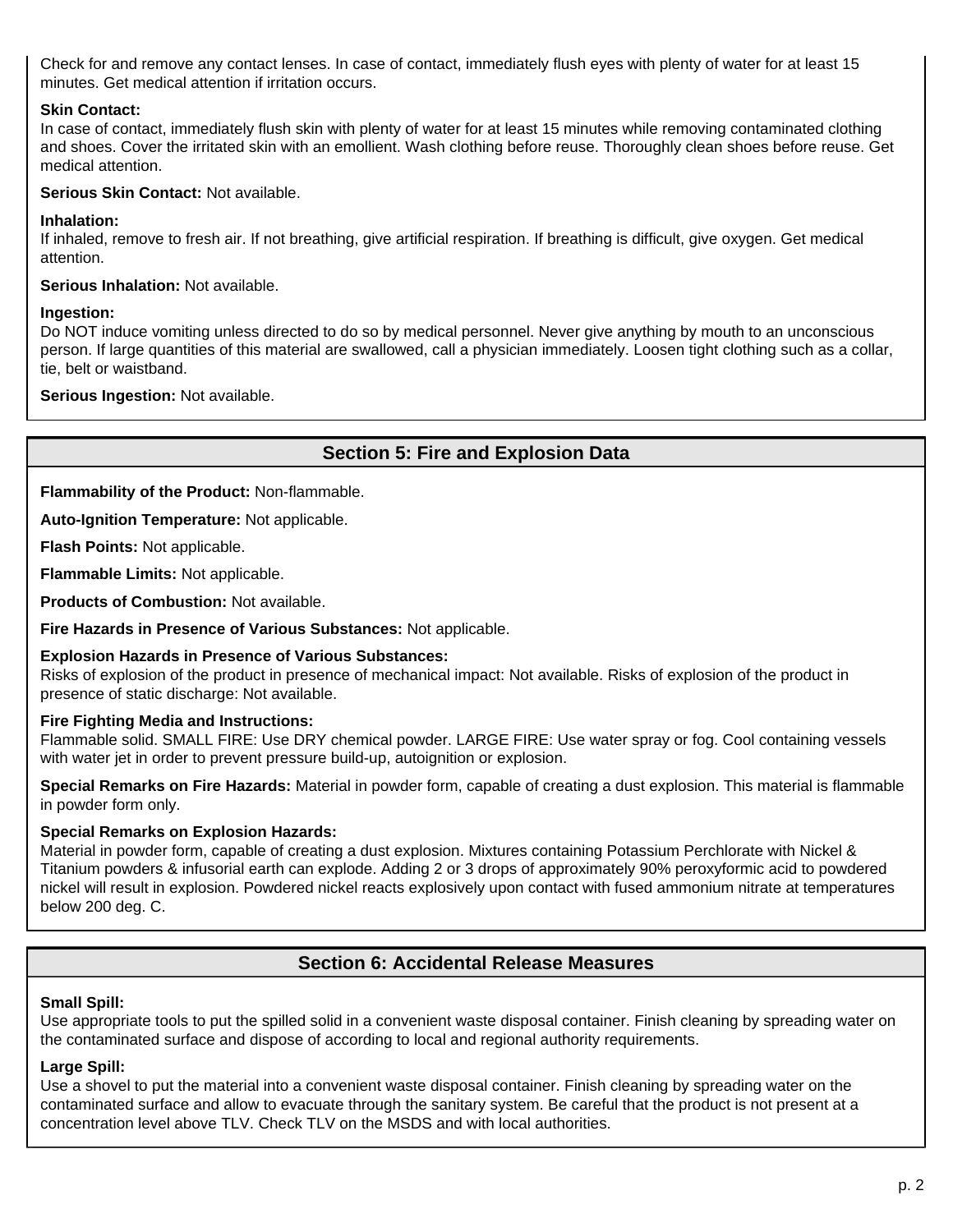# **Section 7: Handling and Storage**

#### **Precautions:**

Keep locked up.. Do not breathe dust. Wear suitable protective clothing. In case of insufficient ventilation, wear suitable respiratory equipment. If you feel unwell, seek medical attention and show the label when possible. Keep away from incompatibles such as oxidizing agents, combustible materials, metals, acids.

**Storage:** Keep container tightly closed. Keep container in a cool, well-ventilated area.

### **Section 8: Exposure Controls/Personal Protection**

#### **Engineering Controls:**

Use process enclosures, local exhaust ventilation, or other engineering controls to keep airborne levels below recommended exposure limits. If user operations generate dust, fume or mist, use ventilation to keep exposure to airborne contaminants below the exposure limit.

**Personal Protection:** Safety glasses. Lab coat. Dust respirator. Be sure to use an approved/certified respirator or equivalent. Gloves.

#### **Personal Protection in Case of a Large Spill:**

Splash goggles. Full suit. Dust respirator. Boots. Gloves. A self contained breathing apparatus should be used to avoid inhalation of the product. Suggested protective clothing might not be sufficient; consult a specialist BEFORE handling this product.

#### **Exposure Limits:**

TWA: 1 (mg/m3) from ACGIH (TLV) [United States] Inhalation Respirable. TWA: 0.5 (mg/m3) [United Kingdom (UK)] TWA: 1 (mg/m3) from OSHA (PEL) [United States] InhalationConsult local authorities for acceptable exposure limits.

### **Section 9: Physical and Chemical Properties**

**Physical state and appearance:** Solid. (Metal solid. Lustrous solid.)

**Odor:** Odorless.

**Taste:** Not available.

**Molecular Weight:** 58.71 g/mole

**Color:** Silvery.

**pH (1% soln/water):** Not applicable.

**Boiling Point:** 2730°C (4946°F)

**Melting Point:** 1455°C (2651°F)

**Critical Temperature:** Not available.

**Specific Gravity: Density: 8.908 (Water = 1)** 

**Vapor Pressure:** Not applicable.

**Vapor Density:** Not available.

**Volatility:** Not available.

**Odor Threshold:** Not available.

**Water/Oil Dist. Coeff.:** Not available.

**Ionicity (in Water):** Not available.

**Dispersion Properties:** Not available.

**Solubility:**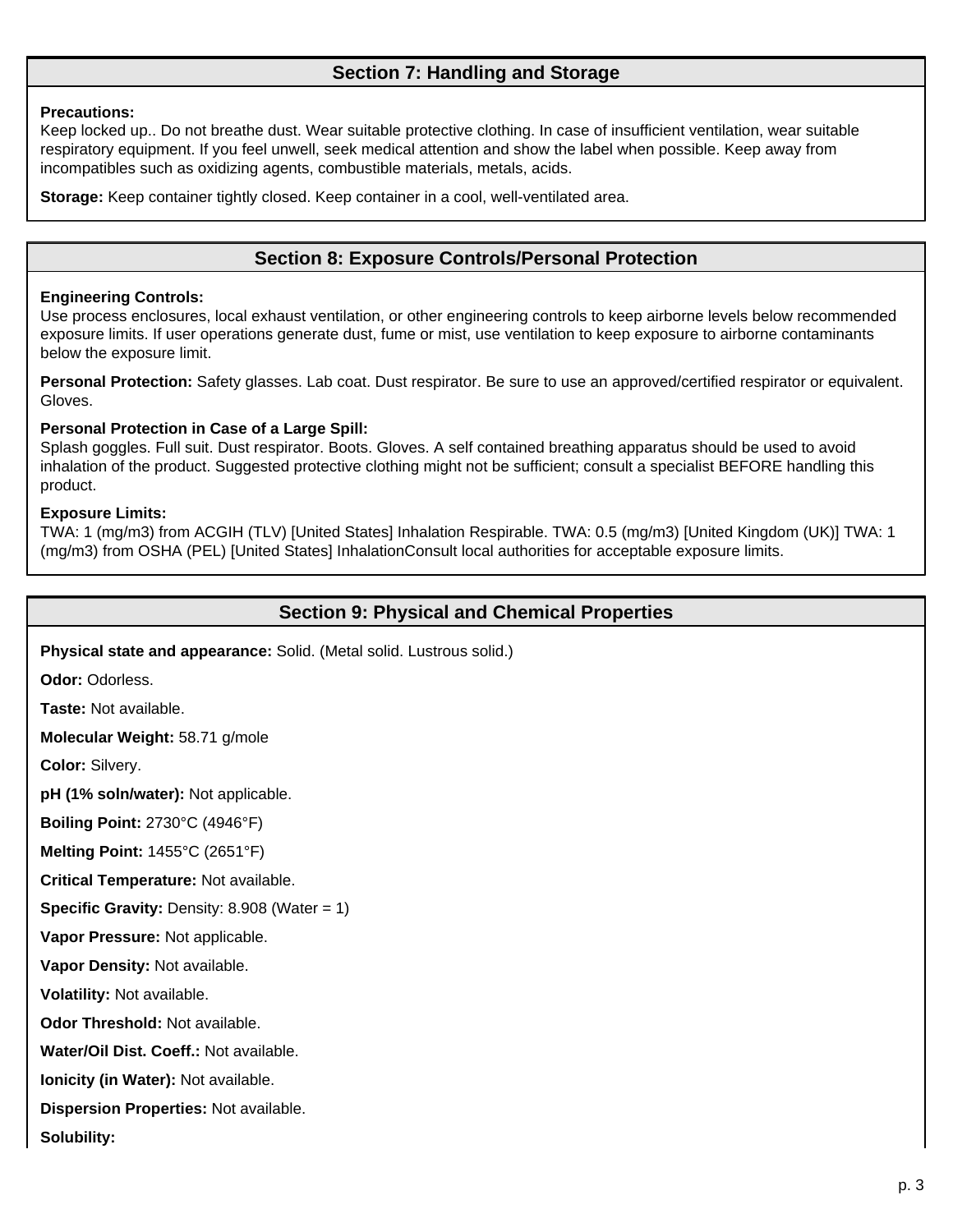Insoluble in cold water, hot water. Insoluble in Ammonia. Soluble in dilute Nitric Acid. Slightly soluble in Hydrochloric Acid, Sulfuric Acid.

# **Section 10: Stability and Reactivity Data**

**Stability:** The product is stable.

**Instability Temperature:** Not available.

**Conditions of Instability:** Incompatible materials

**Incompatibility with various substances:** Reactive with oxidizing agents, combustible materials, metals, acids.

**Corrosivity:** Non-corrosive in presence of glass.

#### **Special Remarks on Reactivity:**

Incompatible with strong acids, selenium, sulfur, wood and other combustibles, nickel nitrate, aluminum, aluminum trichloride, ethylene, p-dioxan, hydrogen, methanol, non-metals, oxidants, sulfur compounds, aniline, hydrogen sulfide, flammable solvents, hydrazine, and metal powders (especially zinc, aluminum, and magnesium), ammonium nitrate, nitryl fluoride, bromine pentafluoride, potassium perchlorate + titanium powder + indusorial earth.

**Special Remarks on Corrosivity:** Not available.

**Polymerization:** Will not occur.

# **Section 11: Toxicological Information**

**Routes of Entry:** Inhalation. Ingestion.

#### **Toxicity to Animals:**

LD50: Not available. LC50: Not available.

#### **Chronic Effects on Humans:**

CARCINOGENIC EFFECTS: Classified 2B (Possible for human.) by IARC. Classified 2 (Some evidence.) by NTP. Causes damage to the following organs: skin. May cause damage to the following organs: kidneys, lungs, liver, upper respiratory tract.

#### **Other Toxic Effects on Humans:**

Hazardous in case of inhalation. Slightly hazardous in case of skin contact (irritant, sensitizer), of ingestion.

#### **Special Remarks on Toxicity to Animals:**

Lowest Published Lethal Dose/Conc: LDL [Rat] - Route: Oral; Dose: 5000 mg/kg LDL [Guinea Pig] - Route: Oral; Dose: 5000 mg/kg

**Special Remarks on Chronic Effects on Humans:** May cause cancer based on animal test data

# **Special Remarks on other Toxic Effects on Humans:**

Acute Potential Health Effects: Skin: Nickel dust and fume can irritate skin. Eyes: Nickel dust and fume can irritate eyes. Inhalation: Inhalation of dust or fume may cause respiratory tract irritation with non-productive cough, hoarseness, sore throat, headache, vertigo, weakness, chest pain, followed by delayed effects, including tachypnea, dyspnea, and ARDS. Death due to ARDS has been reported following inhalation of high concentrations of respirable metallic nickel dust. Later effects may include pulmonary edema and fibrosis. Ingestion: Metallic nickel is generally considered not to be acutely toxic if ingested. Ingestion may cause nausea, vomiting, abdominal , and diarrhea. Nickel may damage the kidneys(proteinuria), and may affect liver function. It may also affect behavior (somnolence), and cardiovascular system (increased cornary artery resistance, decreased myocardial contractility, myocardial damage, regional or general arteriolar or venus dilation). Chronic Potential Health Effects: Skin: May cause skin allergy. Nickel and nickel compounds are among the most common sensitizers inducing allergic contact dermatitis. Inhalation: Chronic inhalation nickel dust or fume can cause chronic hypertrophic rhinitis, sinusitis, nasal polyps, perforation of the nasal septum, chronic pulmonary irritation, fibrosis, pulmonary edema, pulmonary eosinophilia, Pneumoconiosis, allergies (asthma-like allergy), and cancer of the nasal sinus cavities, lungs, and possibly other organs. Future exposures can cause asthma attacks with shortness of breath, wheezing, cough, and/or chest tightness. Chronic inhalation of nickel dust or fume may also affect the liver (impaired liver function tests), and blood (changes in red blood cell count). Ingestion: Prolonged or repeated ingestion of nickel can be a source chronic urticaria and other signs of allergy.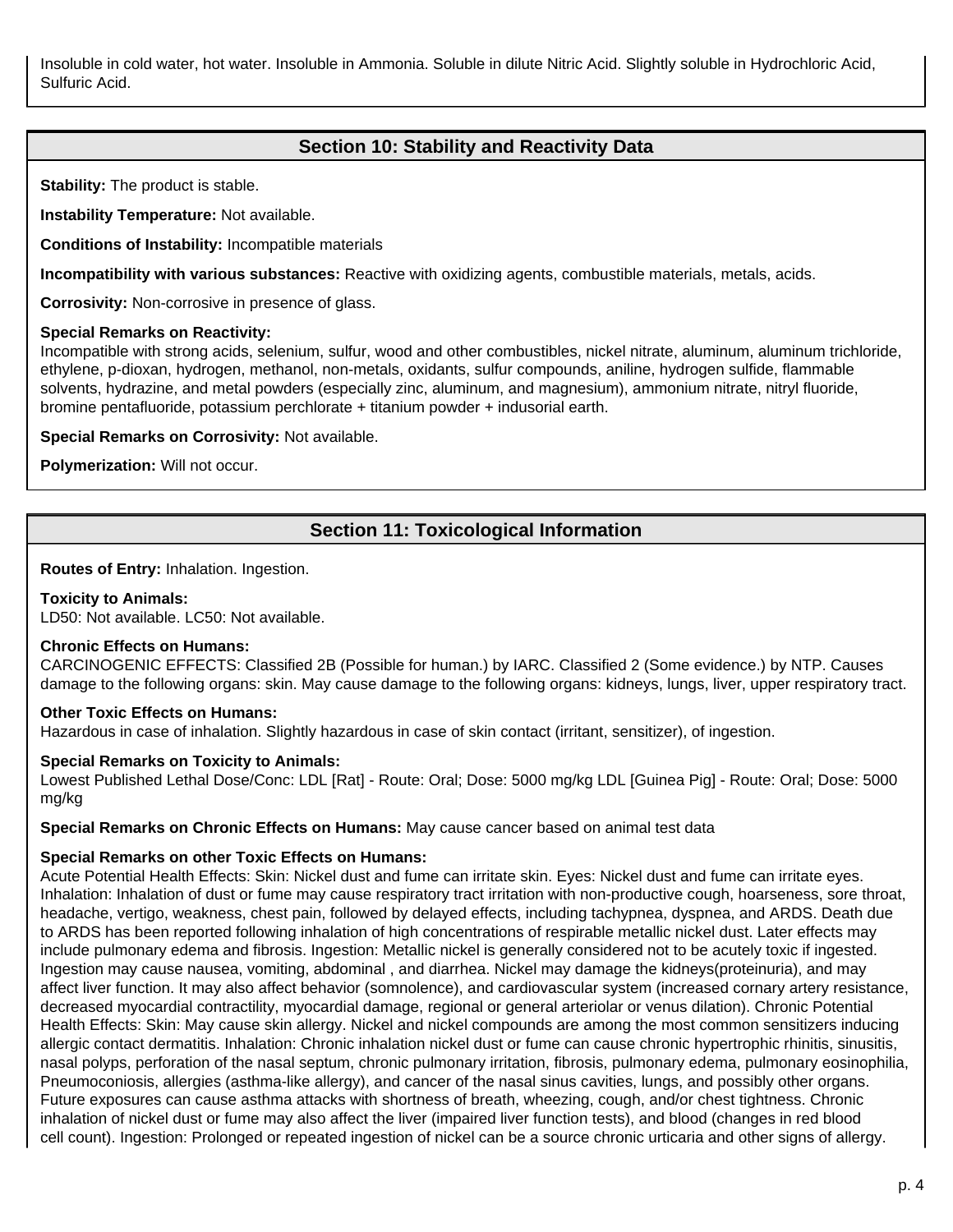Chronic ingestion of NIckel may also affect respiration and cause pneumoconiosis or fibrosis. Note: In the general population, sensitization occurs from exposure to nickel-containing coins, jewelry, watches,

# **Section 12: Ecological Information**

**Ecotoxicity:** Not available.

**BOD5 and COD:** Not available.

**Products of Biodegradation:**

Possibly hazardous short term degradation products are not likely. However, long term degradation products may arise.

**Toxicity of the Products of Biodegradation:** The products of degradation are as toxic as the original product.

**Special Remarks on the Products of Biodegradation:** Not available.

### **Section 13: Disposal Considerations**

#### **Waste Disposal:**

Waste must be disposed of in accordance with federal, state and local environmental control regulations.

### **Section 14: Transport Information**

**DOT Classification:** Not a DOT controlled material (United States).

**Identification:** Not applicable.

**Special Provisions for Transport:** Not applicable.

# **Section 15: Other Regulatory Information**

#### **Federal and State Regulations:**

California prop. 65: This product contains the following ingredients for which the State of California has found to cause cancer, birth defects or other reproductive harm, which would require a warning under the statute: Nickel metal California prop. 65: This product contains the following ingredients for which the State of California has found to cause cancer which would require a warning under the statute: Nickel metal Connecticut hazardous material survey.: Nickel metal Illinois toxic substances disclosure to employee act: Nickel metal Illinois chemical safety act: Nickel metal New York release reporting list: Nickel metal Rhode Island RTK hazardous substances: Nickel metal Pennsylvania RTK: Nickel metal Michigan critical material: Nickel metal Massachusetts RTK: Nickel metal Massachusetts spill list: Nickel metal New Jersey: Nickel metal New Jersey spill list: Nickel metal Louisiana spill reporting: Nickel metal California Director's List of Hazardous Substances: Nickel metal TSCA 8(b) inventory: Nickel metal

#### **Other Regulations:**

OSHA: Hazardous by definition of Hazard Communication Standard (29 CFR 1910.1200). EINECS: This product is on the European Inventory of Existing Commercial Chemical Substances.

#### **Other Classifications:**

**WHMIS (Canada):** CLASS D-2A: Material causing other toxic effects (VERY TOXIC).

#### **DSCL (EEC):**

R40- Possible risks of irreversible effects. R43- May cause sensitization by skin contact. S22- Do not breathe dust. S36- Wear suitable protective clothing.

#### **HMIS (U.S.A.):**

**Health Hazard:** 2

**Fire Hazard:** 0